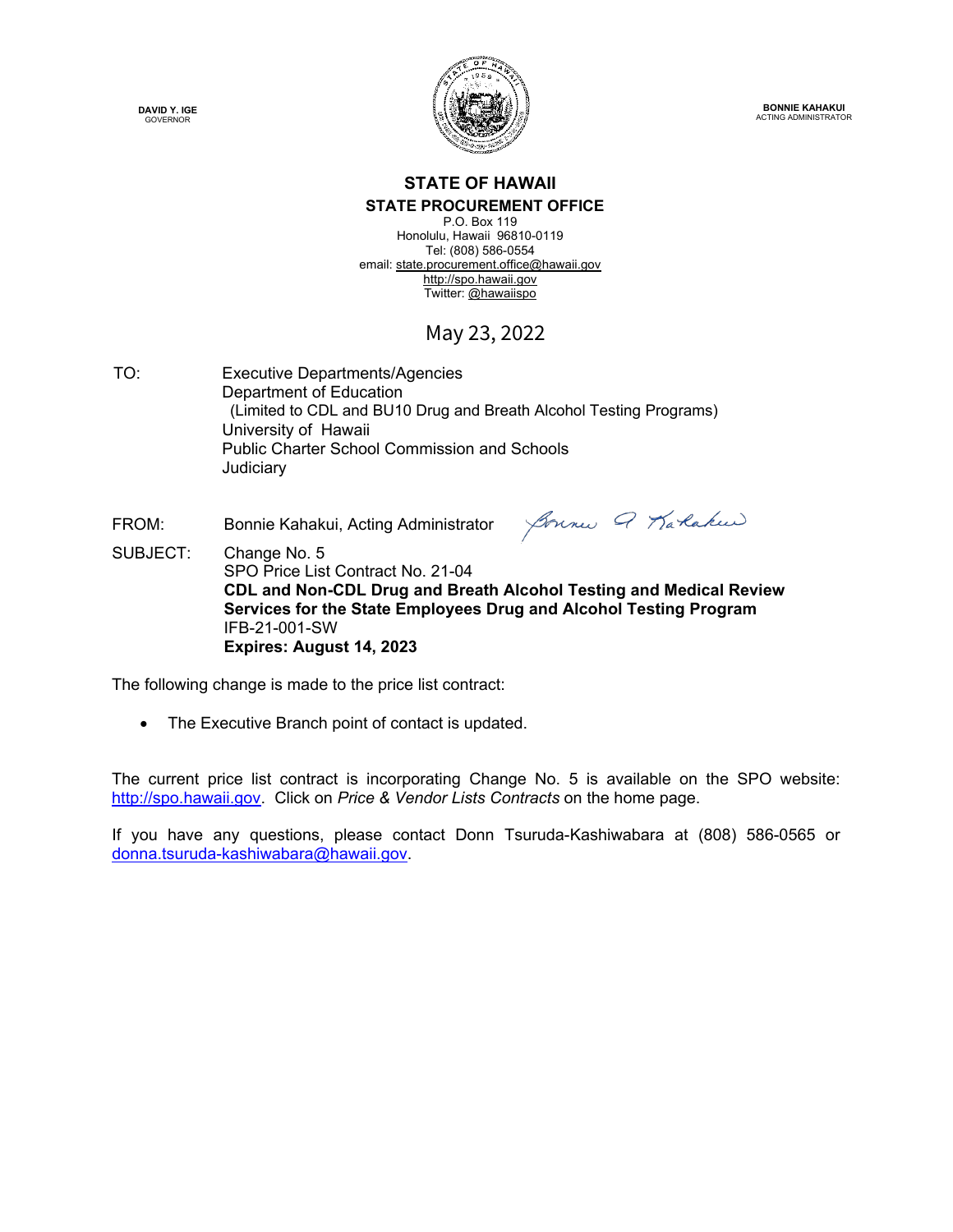## **TABLE OF CONTENTS:**

| General Information, Participating Jurisdictions, Points of Contact 3-4   |  |
|---------------------------------------------------------------------------|--|
|                                                                           |  |
|                                                                           |  |
|                                                                           |  |
| Forms, Vendor Codes, Compliance, pCard, Purchase Orders, GET5-6           |  |
|                                                                           |  |
| Contractor Information & Pricing - Diagnostic Laboratory Services, Inc7-8 |  |
|                                                                           |  |
|                                                                           |  |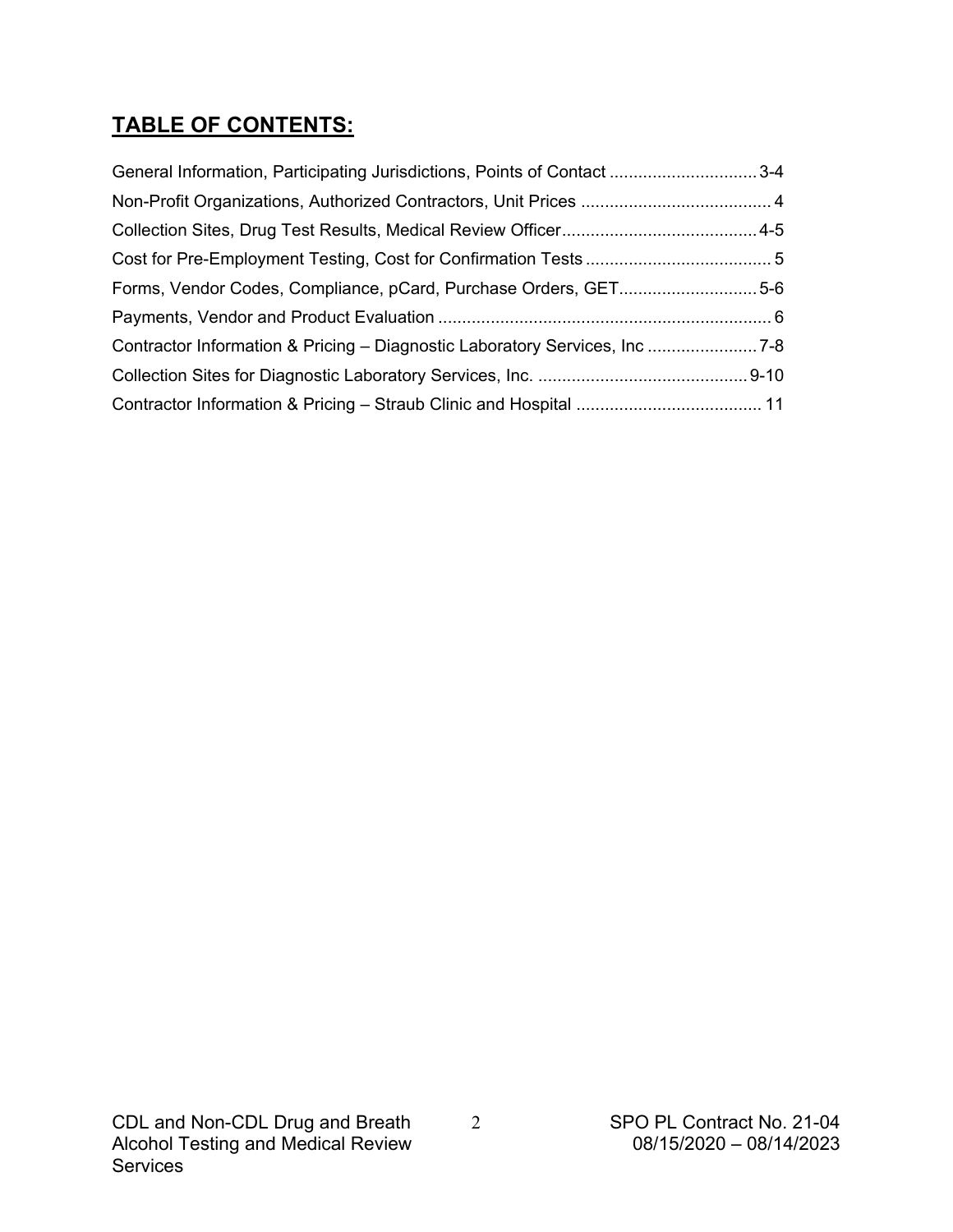## **STATE OF HAWAII STATE PROCUREMENT OFFICE**

**SPO Price List Contract No. 21-04 Replaces SPO Price List Contract 17-05** Includes Change No. 5 Effective: 05/24/2022

*THIS SPO PRICE LIST CONTRACT IS FOR AUTHORIZED BUSINESS USE ONLY*

## **CDL AND NON-CDL DRUG AND BREATH ALCOHOL TESTING AND MEDICAL REVIEW SERVICES FOR THE STATE EMPLOYEES DRUG AND ALCOHOL TESTING PROGRAM**

### (IFB-21-001-SW) **August 15, 2020 to August 14, 2023**

**GENERAL INFORMATION.** This price list is to provide drug and breath alcohol collection and testing which meet the requirements found in the Omnibus Transportation Employee Testing Act of 1991, the Federal Department of Transportation 49 CFR Part 40, and the Department of Health and Human Services Rules promulgated, thereunder, as amended and memorandum of agreement with employee associations.

**PARTICIPATING JURISDICTIONS** listed below have signed a cooperative agreement and/or a memorandum of agreement with the SPO and are authorized to utilize this vendor list contract.

Executive Departments/Agencies Department of Education (Limited to CDL and BU10 Drug and Breath Alcohol Testing Programs) University of Hawaii Public Charter School Commission and Schools **Judiciary** 

The participating jurisdictions are not required but may purchase from this vendor list contract, and requests for exceptions from the contract are not required. Participating jurisdictions are allowed to purchase from other contractors, however, HRS chapter 103D and the procurement rules apply to purchases using the applicable procurement method and its procedures, such as small purchases or competitive sealed bidding. The decision to use this contract or to solicit pricing from other sources will be at the discretion of the participating jurisdiction.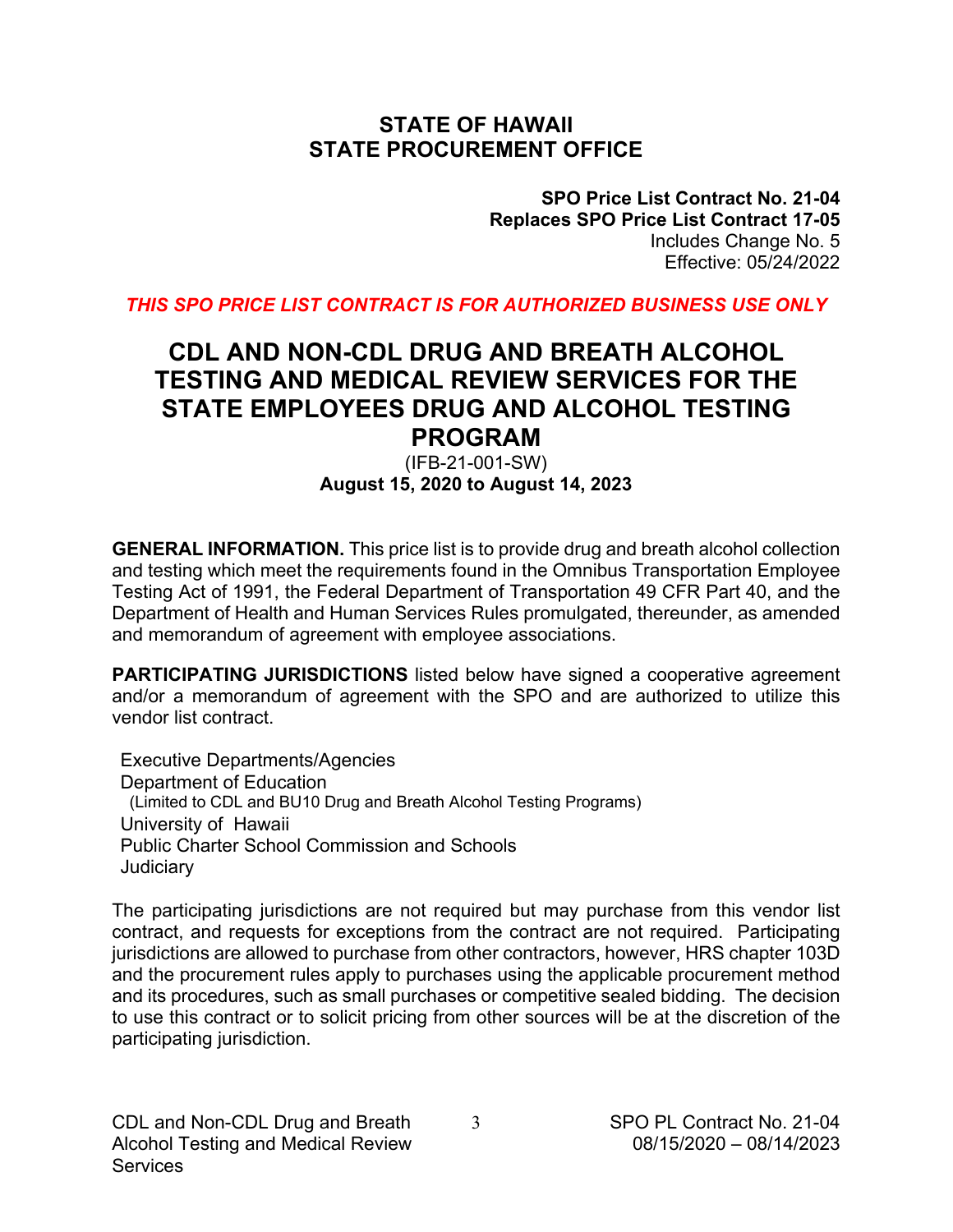**POINTS OF CONTACT**. Questions regarding the services listed, ordering, pricing, status, and testing requirements should be directed to Lily Chu, Department of Human Resources Development, Safety Office, at [lily.b.chu@hawaii.gov](mailto:lily.b.chu@hawaii.gov) or 587-1067.

| <b>Jurisdiction</b>                                | <b>Name</b>                  | <b>Phone</b> | Fax      | E-mail                                   |
|----------------------------------------------------|------------------------------|--------------|----------|------------------------------------------|
| Executive                                          | Donn Tsuruda-<br>Kashiwabara | 586-0565     | 586-0570 | donna.tsuruda-<br>kashiwabara@hawaii.gov |
| <b>DOE</b>                                         | <b>Procurement Staff</b>     | 675-0130     | 675-0133 | G-OFS-DOE-<br>Procurement@k12.hi.us      |
| lин                                                | Karlee Hisashima             | 956-8687     | 956-2093 | karlee@hawaii.edu                        |
| Public Charter School<br>Commission and<br>Schools | Danny Vasconcellos           | 586-3775     | 586-3776 | danny.vasconcellos@spcsc.ha<br>waii.gov  |
| Judiciary                                          | <b>Tritia Cruz</b>           | 538-5805     |          | 538-5802 tritia.l.cruz@courts.hawaii.gov |

Procurement questions or concerns may be directed as follows:

**USE OF THIS LIST CONTRACT BY NONPROFIT ORGANIZATIONS.** Pursuant to HRS §103D-804, nonprofit organizations with current purchase of service contracts (HRS chapter 103F) have been invited to participate in the SPO price and vendor list contracts.

A listing of these nonprofit organizations is available at the SPO website: [http://spo.hawaii.gov.](http://spo.hawaii.gov/) Click on *For Vendors > Non-Profits > Cooperative Purchasing Program > View the list of qualifying nonprofits eligible to participate in cooperative purchasing.*

If a nonprofit would like to purchase from an SPO price or vendor list contract, the nonprofit must obtain approval from each Contractor (participation must be mutually agreed upon, for example). A Contractor may choose to deny participation by a nonprofit. However, if a nonprofit and Contractor mutually agree to this arrangement, it is understood that the nonprofit will retain its right to purchase from other than an SPO price list contract vendor(s).

**AUTHORIZED CONTRACTORS.** Diagnostic Laboratory Services, Inc. (DLS) is the Contractor authorized to provide CDL and Non-CDL Drug and Breath Alcohol Collection and Testing Services. Straub Clinic & Hospital dba Straub Medical Center is the Contractor authorized to provide Medical Review Officer Services.

**MOLOKAI AND LANAI** employees requiring services may report to Maui or Oahu collection sites or request on-site collection by Diagnostic Laboratory Services, at the discretion of the Director and/or Designated Employer Representative (DER) having jurisdiction over the employees.

**UNIT PRICES** include all costs for labor, equipment, supplies, transportation, applicable taxes, and any costs to provide the services ordered by the State at the rates specified, except the General Excise Tax (GET).

**COLLECTION SITES** for Diagnostic Laboratory Services are listed on pages 9-10.

| CDL and Non-CDL Drug and Breath    | SPO PL Contract No. 21-04 |
|------------------------------------|---------------------------|
| Alcohol Testing and Medical Review | 08/15/2020 - 08/14/2023   |
| <b>Services</b>                    |                           |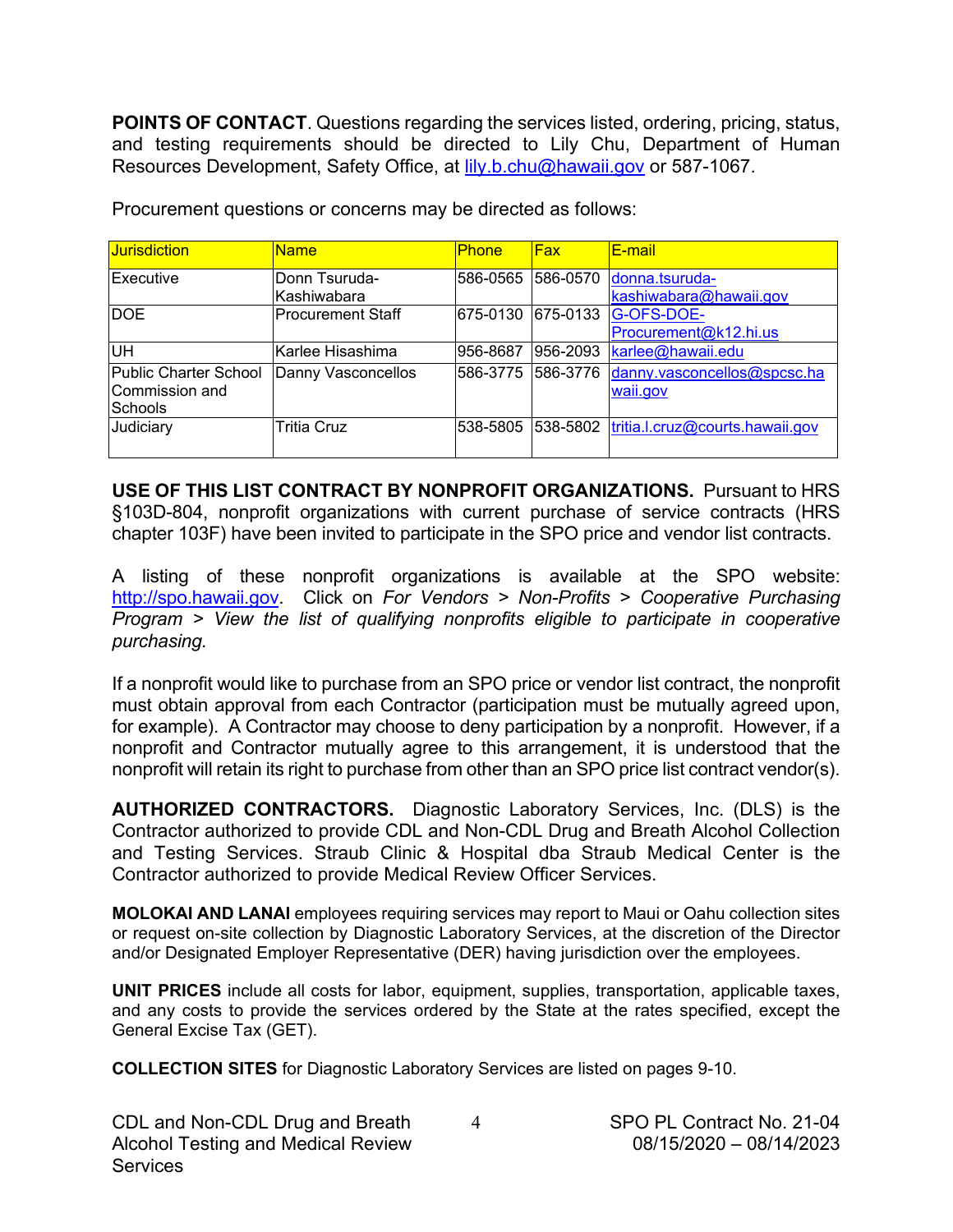**DRUG TEST RESULTS.** Diagnostic Laboratory Services, Inc. will submit written notification of drug test results within seventy-two (72) hours or in a timely manner from the time the specimen is received in the laboratory. All reports shall be enclosed in envelopes, sealed, and addressed to the Medical Review Officer at Straub Clinic & Hospital.

**MEDICAL REVIEW OFFICER (MRO).** The MRO will receive, review, and interpret the test results, make all reasonable effort to notify employees (or if unable to contact the employee, the DER) with positive test results, maintain all necessary records, and send test results to the DER, in accordance with DOT regulations.

**COST FOR PRE-EMPLOYMENT TESTING** shall be done by the applicant or as determined by the Director of DER.

**COST FOR CONFIRMATION TESTS,** if testing is done by other than the Contractor listed, shall be borne by the employee requesting the confirmation test be done other than the contractor.

**FORMS**. The contractor(s) shall use forms prescribed by 49CFR Part 40 or as mutually agreed upon by the contractor and the DHRD director.

**VENDOR CODES** for annotation on purchase orders are obtainable from the *Alphabetical Vendor Edit Table* available at your department's fiscal office. Agencies are cautioned that the remittance address on an invoice may be different from the address of the vendor code annotated on the purchase order.

**COMPLIANCE PURSUANT TO HRS §103D-310(c).** Prior to awarding this contract, the SPO verified compliance of the Contractor(s) named in the SPO Price List Contract No. 21-04. *No further compliance verification is required prior to issuing a contract, purchase order, or pCard payment when utilizing this contract.*

**PURCHASING CARD (pCard).** The State of Hawaii Purchasing Card (pCard) is required to be used by the Executive department/agencies, excluding the DOE, HHSC, OHA, and UH, for orders totaling less than \$2,500. For purchases of \$2,500 or more, agencies may use the pCard, subject to its credit limit, or issue a purchase order.

**PURCHASE ORDERS** may be issued for purchases of \$2,500 or more and for vendors who either do not accept the pCard, set minimum order requirements before accepting the pCard for payment or who charge its customers a transaction fee for the usage.

**SPO PRICE LIST CONTRACT NO. 21-04** shall be typed on purchase orders and pCard purchases issued against this price list contract.

**STATE GENERAL EXCISE TAX (GET) AND COUNTY SURCHARGE** shall not exceed the following rates if the seller elects to pass on the charges to its customers. The GET is not applied to shipping or delivery charges.

5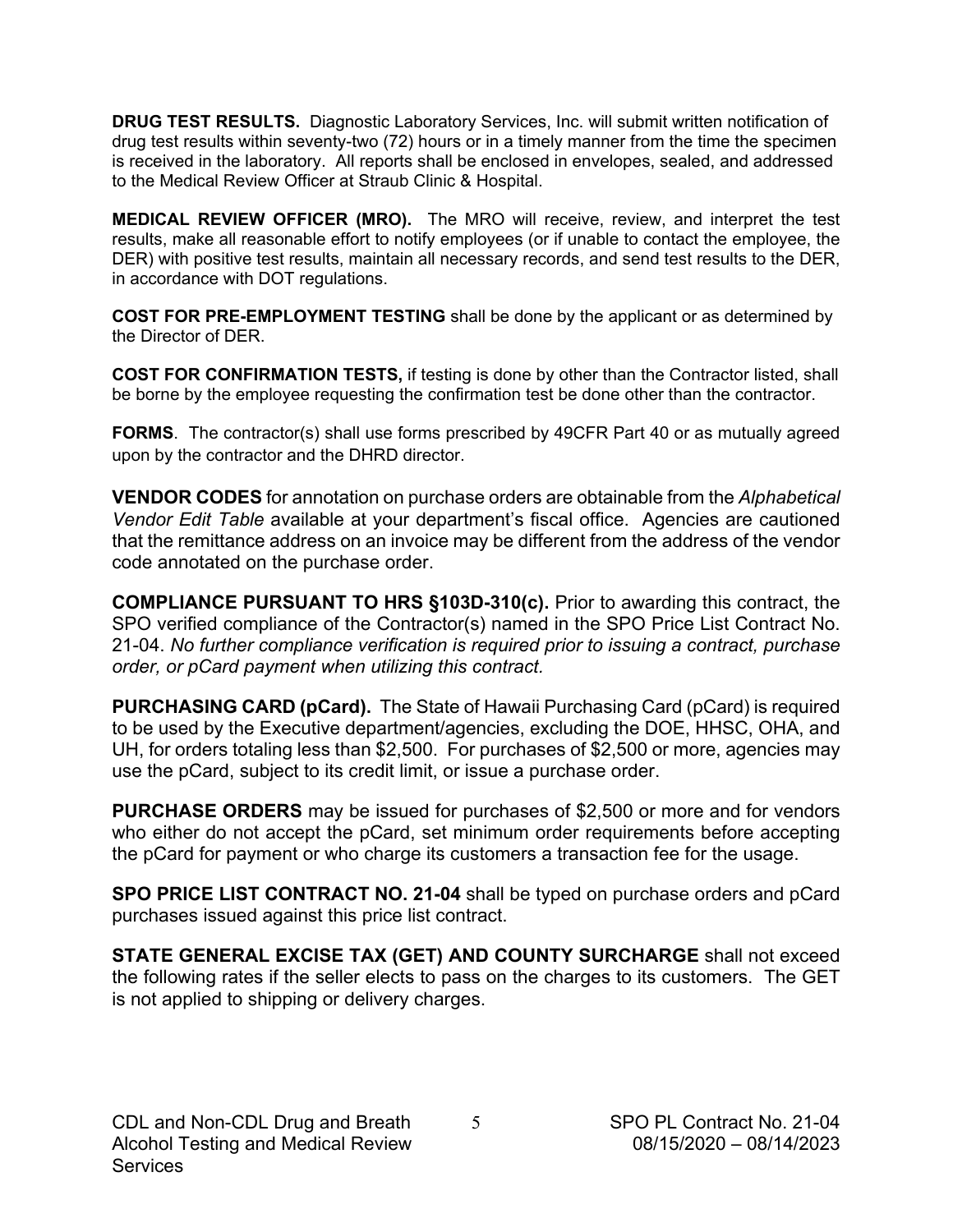|                                               | County        | <b>State</b> | Max Pass- | <b>Expiration of</b>      |
|-----------------------------------------------|---------------|--------------|-----------|---------------------------|
| County                                        | Surcharge Tax | <b>GET</b>   | On Tax    | <b>Surcharge Tax Rate</b> |
|                                               | Rate          |              | Rate      |                           |
| <b>C&amp;C of Honolulu</b>                    | 0.50%         | 4.0%         | 4.7120%   | 12/31/2030                |
| Hawaii                                        | 0.50%         | 4.0%         | 4.7120%   | 12/31/2030                |
| County of Maui<br>(including Molokai & Lanai) | $0.0\%$       | 4.0%         | 4.1666%   | No county surcharge       |
| Kauai                                         | 0.50%         | 4.0%         | 4.7120%   | 12/31/2030                |

The GET or use tax and county surcharge may be added to the invoice as a separate line item and shall not exceed the current max pass-on tax rate(s) for each island.

County surcharges on State General Excise (GE) tax or Use Tax may be visibly passed on but are not required. For more information on county surcharges and the max passon tax rate, please visit the Department of Taxation's website at [http://tax.hawaii.gov/geninfo/countysurcharge.](http://tax.hawaii.gov/geninfo/countysurcharge)

**PAYMENTS** are to be made to the Contractor(s) remittance address. HRS §103-10 provides that the State shall have thirty (30) calendar days after receipt of invoice or satisfactory completion of the contract to make payment. Payments may also be made via pCard.

**VENDOR AND PRODUCT EVALUATION.** Form SPO-012, Evaluation: Vendor or Product, to address concerns on this vendor list contract, is available to agencies at the SPO website: [http://spo.hawaii.gov.](http://spo.hawaii.gov/) Click on *Forms* on the home page.

**PRICE OR VENDOR LIST CONTRACT AVAILABLE ON THE INTERNET** at the SPO website: [http://spo.hawaii.gov.](http://spo.hawaii.gov/) Click on *Price & Vendor List Contracts* on the home page.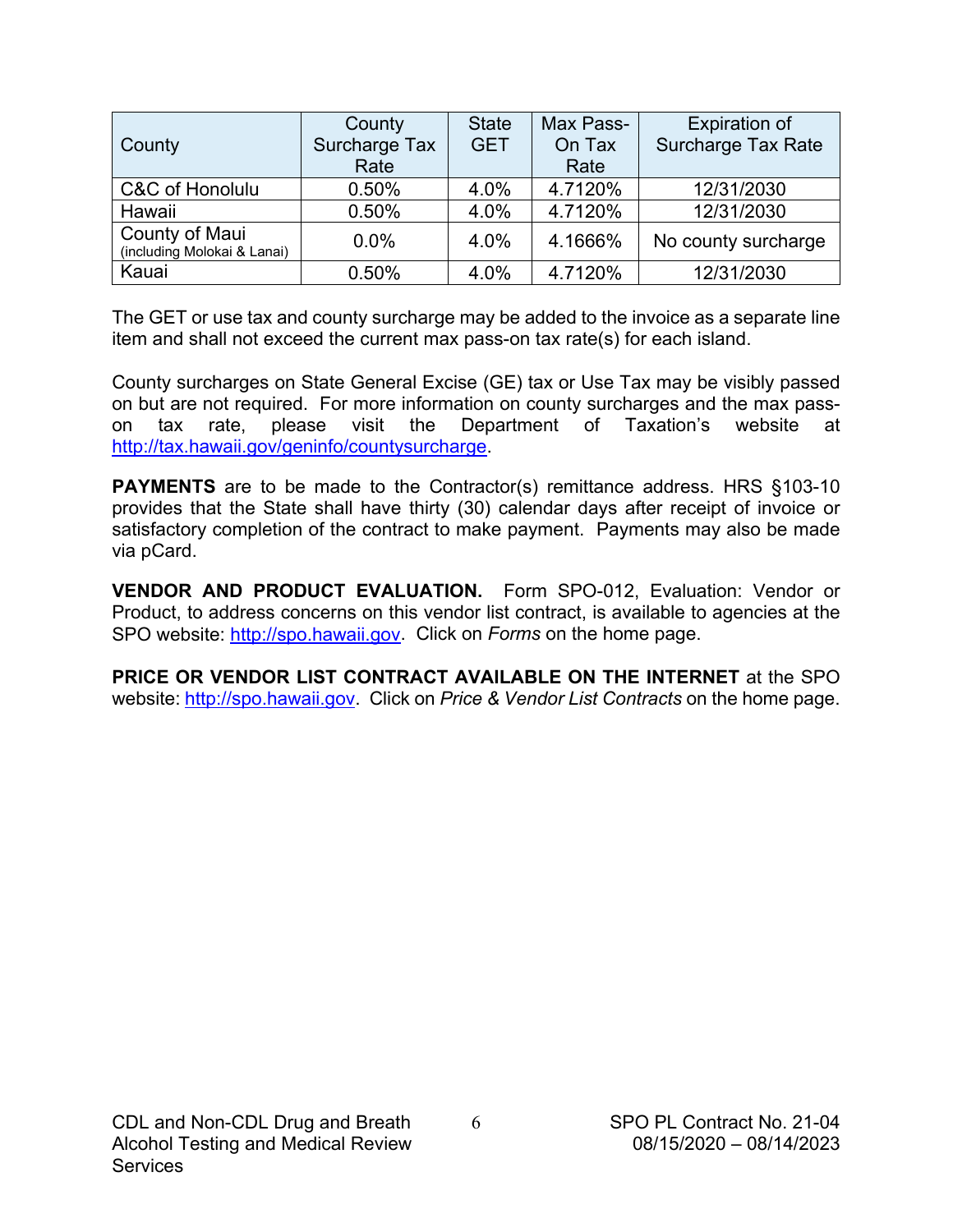

## **CDL and Non-CDL Drug and Breath Alcohol Collections Testing and Services**

### REMITTANCE ADDRESS

Diagnostic Laboratory Services, Inc. 99-589 Iwaiwa Street Aiea, HI 96701

*Phone:* (808) 589-5260

*Fax:* (808) 589-5264

Description **Pricing** 

# **SUBSTANCE ABUSE TESTS (BASIC FEE)**<br>**1** Laboratory Test and collection for urin

**1** Laboratory Test and collection for urine specimen(s) to include Screening Test and Confirmatory Test for Amphetamines, Cocaine Metabolites, Marijuana Metabolites, Opiate Metabolites, Phencyclidine, MDMA, and screening for 6-Acetylmorphine (6-AM) as specified in Specifications herein. Specimen Collection Service performed, Sunday through Saturday, at a Contractor's designated collection site during normal operational hours or at all times at a 24-hour facility. Collections shall be pursuant to 49 CFR Part 40.

| CDL Federal Certified Laboratory (5 panel, MDMA, 6-AM)                                                                                                                                                                         | \$37.00                                                      |
|--------------------------------------------------------------------------------------------------------------------------------------------------------------------------------------------------------------------------------|--------------------------------------------------------------|
| Non-CDL State Certified Laboratory (5 panel)                                                                                                                                                                                   | \$34.00                                                      |
| <b>SPECIMEN TESTING COLLECTION SERVICES</b><br>(SITE SUPPLEMENTAL FEE)                                                                                                                                                         |                                                              |
| Monday through Friday, 7:00 a.m. through 5:00 p.m. Collections<br>shall be pursuant to 49 CFR Part 40.                                                                                                                         | \$17.00                                                      |
| Specimen Collection Service performed at Employer worksites,<br>other than Monday through Friday, 7:00 a.m. through 5:00 p.m.<br>Collections shall be pursuant to 49 CFR Part 40.                                              | \$20.00                                                      |
| Technician Hourly Rate at Employer worksite. (Insufficient<br>specimens and collection delays due to facility operational<br>requirements at Hawaii State Hospital or airline schedule at<br>remote sites, such as Kalaupapa). | \$35.00                                                      |
| <b>SPECIMEN TESTING COLLECTION SERVICES</b><br>(DIRECT OBSERVATION)                                                                                                                                                            |                                                              |
| Technician or other laboratory staff performing specimen<br>collection services under Direct Observation procedures.                                                                                                           | \$65.00                                                      |
|                                                                                                                                                                                                                                | Specimen Collection Service performed at Employer worksites, |

7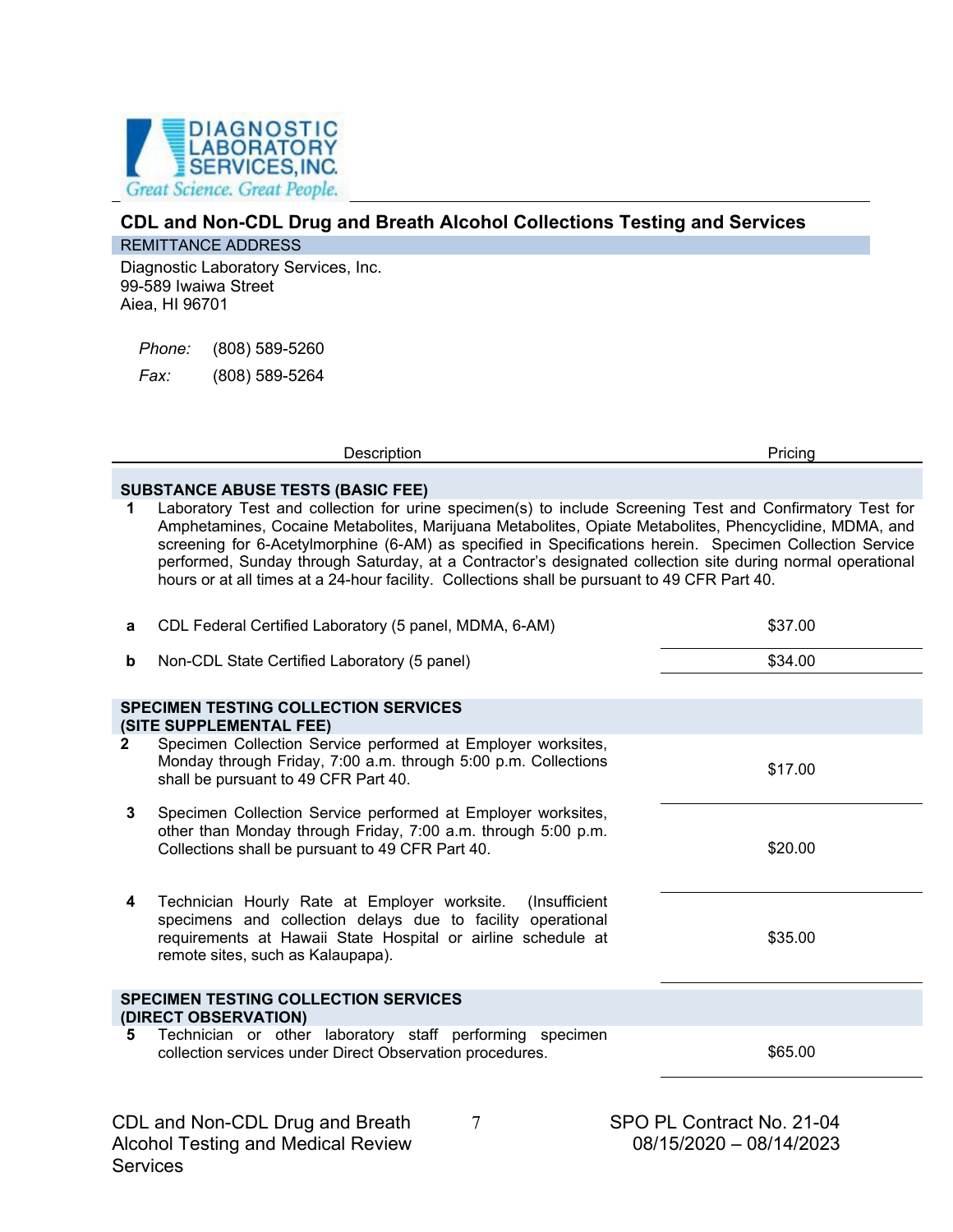|    | <b>BREATH ALCOHOL TESTING (BASIC FEE)</b>                                                                                                                                                                                                                              |         |
|----|------------------------------------------------------------------------------------------------------------------------------------------------------------------------------------------------------------------------------------------------------------------------|---------|
| 6  | Breath Alcohol Test performed at Contractor's site, Sunday<br>through Saturday, at designated collection site during normal<br>operational hours or at all times at a 24-hour facility. Evidential<br>Breath Testing Device (EBT) shall be pursuant to 49 CFR Part 40. | \$23.00 |
|    | <b>BREATH ALCOHOL TESTING SERVICES</b>                                                                                                                                                                                                                                 |         |
|    | (SITE SUPPLEMENTAL FEE)                                                                                                                                                                                                                                                |         |
| 7  | Breath Alcohol Test performed at Employer worksites, Monday<br>through Friday, 7:00 a.m. through 5:00 p.m. EBT shall be<br>pursuant to 49 CFR Part 40.                                                                                                                 | \$17.00 |
| 8  | Breath Alcohol Test performed at Employer worksites, other than<br>Monday through Friday, 7:00 a.m. through 5:00 p.m. EBT shall be<br>pursuant to 49 CFR Part 40.                                                                                                      | \$25.00 |
| 9  | (Insufficient<br>Technician Hourly Rate at Employer worksite.<br>specimens and collection delays due to facility operational<br>requirements at Hawaii State Hospital or airline schedule at<br>remote sites, such as Kalaupapa).                                      | \$35.00 |
|    | <b>GROUP F - EXPERT TESTIMONY</b>                                                                                                                                                                                                                                      |         |
| 10 | Expert Testimony by Ph.D. or M.D. as specified in Specifications<br>herein.                                                                                                                                                                                            | \$0.00  |
| 11 | Expert Testimony by Technologist, as specified in Specifications<br>herein.                                                                                                                                                                                            | \$0.00  |
|    |                                                                                                                                                                                                                                                                        |         |
|    | <b>GROUP G - RANDOM SELECTION PROCESS</b>                                                                                                                                                                                                                              |         |
| 12 | Services to establish and maintain a scientific random selection<br>process for random testing pools as required by agency<br>jurisdiction with no more than 300 employees for random<br>selection.                                                                    | \$0.00  |
| 13 | Services to establish and maintain a scientific random selection<br>process for random testing pools as required by agency<br>jurisdiction with over 300 employees for random selection.                                                                               | \$0.00  |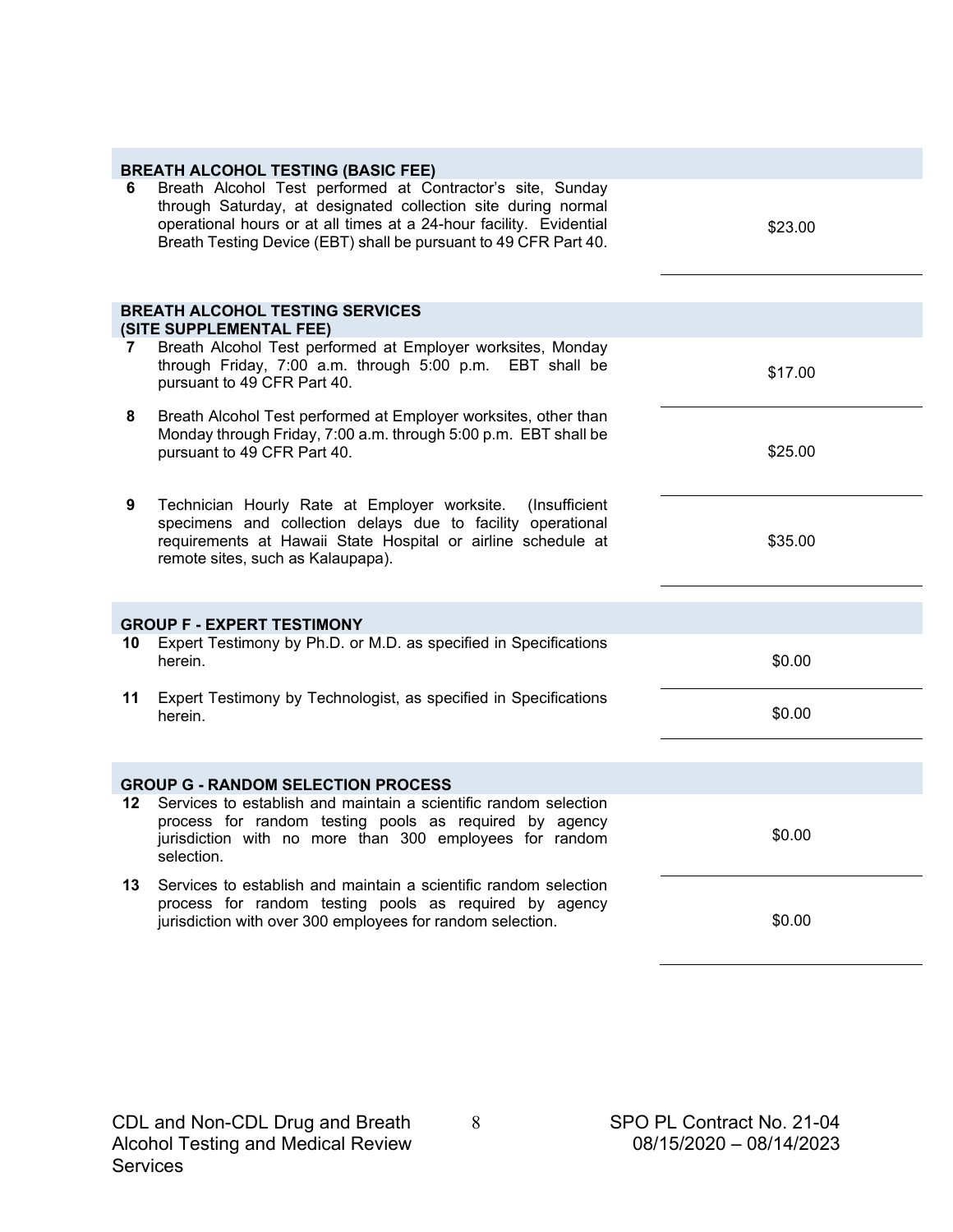

#### DIAGNOSTIC LABORATORY SERVICES DRUG COLLECTION SITES - (EFF. 12/15) OAHU

 $(A)$ 

#### **ALA MOANA**

Ala Moana Building 1441 Kapiolani Blvd., Suite 506 Honolulu, HI 96814 Phone: (808) 945-3124 Fax: (808) 973-4639 Hours: M-F 7:00 am - 12:00 pm

#### **KAHALA**

4400 Kalanianaole Hwy., #8 Honolulu, HI 96821 Phone: (808) 733-2410 Fax: (808) 733-2412 Hours: M-F 6:00 am - 4:00 pm

#### **KAHFKA**

Kaheka Professional Center 1481 S. King Street, Rm. 104 Honolulu, HI 96814 Phone: (808) 973-3805 Fax: (808) 973-4637 Hours: M-F 6:00 am - 5:00 pm

#### **KAILUA**

Kailua Professional Center 30 Aulike Street, #105 Kailua, HI 96734 Phone: (808) 266-1222 Fax: (808) 266-1226 Hours: M-F 7:00 am - 5:00 pm

 $(A)$ 

(A)

#### **AFTER HOURS COLLECTIONS ONLY**

Queens Medical Center 1301 Punchbowl Street Nalani Wing, 4th Floor Lab Honolulu, HI 96813 Phone: (808) 356-7700 Fax: (808) 532-2330 Hours: "AFTER HOURS SITE ONLY M-F Between 5:00 pm & 6:00 am Sat 12:00 pm - Mon 6:00 am 24 hrs on Holidays

"NO "Pre-Employment" testing 12 am - 6 am

#### **KALIHI**

2153 N. King Street, Suite 100B Honolulu, HI 96819 Phone: (808) 832-6468 Fax: (808) 832-6465 Hours: M-F 6:00 am - 4:00 pm

#### **KANEOHE**

Kaneohe Bay Shopping Center 46-047 Kamehameha Hwy., #12 Kaneohe, HI 96744 Phone: (808) 247-6888 Fax: (808) 247-7433 Hours: M-F 5:00 am - 12:00 pm

#### **KAPOLEI**

Market Place at Kapolei Shop. Ctr. 590 Farrington Highway Kapolei, HI 96707 Phone: (808) 693-9905 Fax: (808) 693-9984 Hours: M-F 6:00 am - 3:00 pm

#### **WAIPAHU**

94-235 Hanawai Circle Waipahu, HI 96797 Phone: (808) 671-4261 Fax: (808) 676-3603 Hours: M-F 7:30 am - 4:30 pm

#### **QPOB III**

Queens Physician Office Bldg. III 550 S. Beretania St., #101 Honolulu, HI 96813 Phone: (808) 537-3100 Fax: (808) 537-3155 Hours: M-F 6:00 am - 5:00 pm Saturday 6:00 am - 12:00 pm

 $(A)$ 

#### **MILILANI**

Mililani Family Clinic 95-1249 Meheula Parkway Suite 133 Mililani, HI 96789 Phone: (808) 623-9211 Fax: (808) 623-3040 Hours: M-F 5:00 am - 4:00 pm

#### **PEARLRIDGE**

98-211 Pali Momi St., #200B Aiea, HI 96701 Phone: (808) 485-6538 Fax: (808) 483-2046 Hours: M-F 5:00 am - 3:00 pm

#### **EMPLOYER / DONOR INSTRUCTIONS**

(A)

(A)

Donor must provide: 1) An official photo ID with a unique number 2) Preprinted lab form for urine and/or breath alcohol 3) Be prepared to provide a urine specimen

\*You must phone site in advance if an observed collection is required

#### (A) Designates Breath Alcohol Site

#### REV 12-15-2020

CDL and Non-CDL Drug and Breath **Alcohol Testing and Medical Review Services** 

9

SPO PL Contract No. 21-04 08/15/2020 - 08/14/2023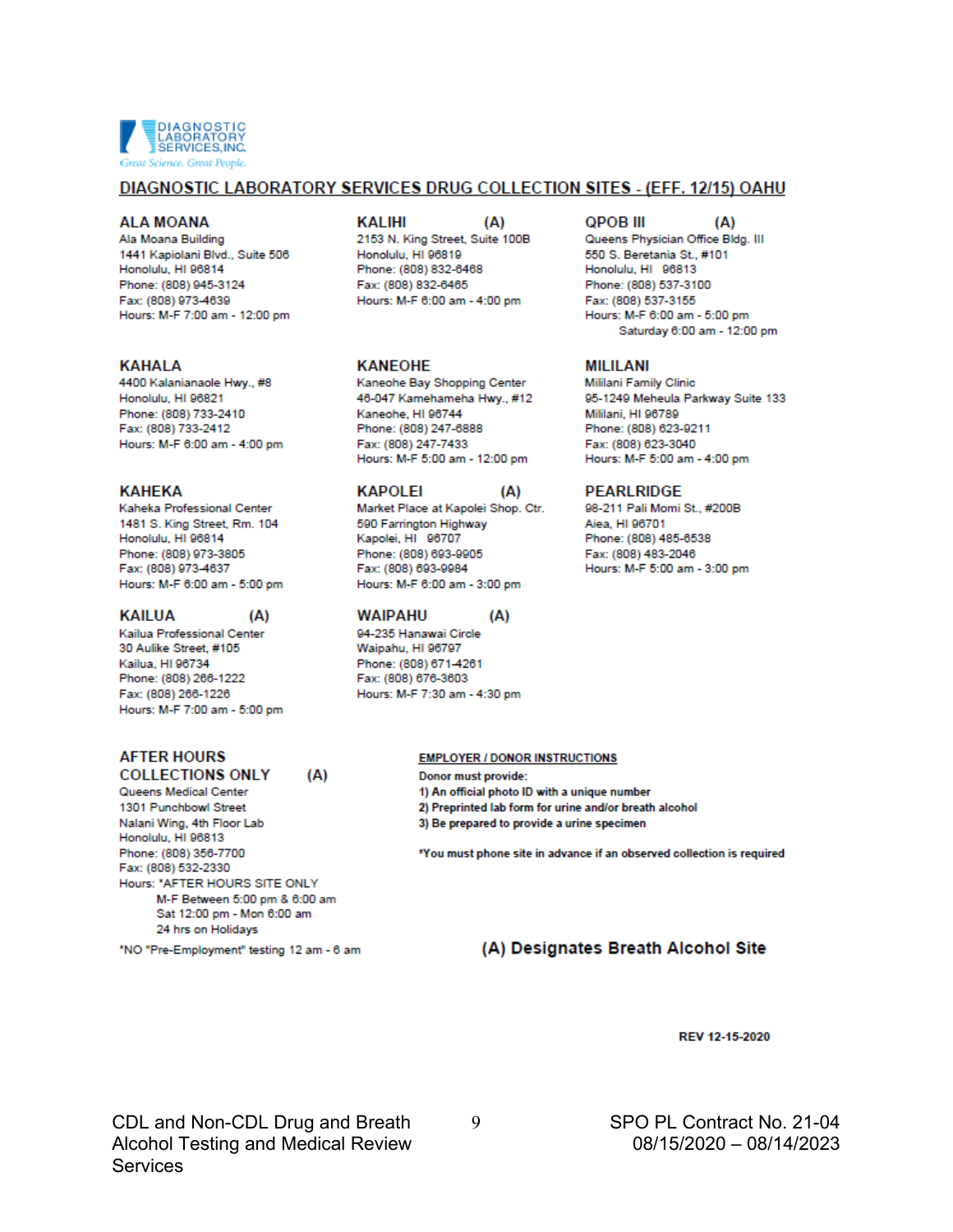

#### DIAGNOSTIC LABORATORY SERVICES DRUG COLLECTION SITES - Neighbor Islands

#### **HAWAII**

**HILO** 

 $(A)$ 

 $(A)$ 

 $(A)$ 

Kinoole Medical 1248 Kinoole Street, Suite 102 Hilo, HI 96720 Phone: (808) 935-9290 Fax: (808) 969-6910 Hours: M-F 5:30 am - 4:30 pm

#### **KONA**

75-170 Hualalai Road Suite B200-201 Kailua-Kona, HI 96740 Phone: (808) 329-1625 Fax: (808) 329-1620 Hours: M-F 7:00 am - 4:00 pm

#### **WAIMEA**

Hale Ola Pono Health Center 65-1267 Kawaihae Road Kamuela, HI 96743 Ph: (808) 885-9020 Fax: (808) 885-0494 Hours: M-F 7:30 am - 12:00 Noon 1:30 pm - 3:00 pm

#### **AFTER HOURS COLLECTIONS ONLY**

North Hawaii Community Hospital

65-1123 Mamalahoa Hwy., Suite 116

Kamuela, HI 96743

Ph: (808) 881-4470

Fax: (808) 885-0494 Hours: \* AFTER HOURS SITE ONLY

M-F Between 3:00 pm & 7:00 am

Sat/Sun/Holidays: 24 Hours "NO "Pre-Employment" testing 11 pm - 7:00 am

#### KAUAI

 $(A)$ LIHUF Kuhio Medical Clinic 3-3295 Kuhio Highway Lihue, HI 96766 Phone: (808) 245-7130 Fax: (808) 246-1848 Hours: M-F 7:00 am - 1:30 pm

#### **KALAHEO**

2-2494 A Kaumualii Highway Kalaheo, HI 96741 Phone: (808) 332-0283 Fax: (808) 332-0619 Hours: M-F 8:00 am - 11:00 am

#### **MAUI**

#### **KAHULUI**  $(A)$

200 Kalepa Place, #202 Kahului, HI 96732 Phone: (808) 877-8033 Fax: (808) 877-3381 Hours: M-F 7:00 am - 4:30 pm

#### **WAILUKU**

99 Market Street #207 Wailuku, HI 96793 Phone: (808) 244-1399 Fax: (808) 242-5872 Hours: M-F 7:00 am - 12:00 pm 1:00 pm - 4:30 pm

### **MOLOKAI**

#### KAUNAKAKAI

Molokai General Hospital Kaunakakai, HI 96748 Ph: (808) 553-3142 Fax (808) 553-3158 Hours: M-F 2:00 pm - 4:00 pm Do not send more than 2 donors at the same time

#### **EMPLOYER / DONOR INSTRUCTIONS**

Donor must provide: 1) An official photo ID with a unique number 2) Preprinted lab form for urine and/or breath alcohol 3) Be prepared to provide a urine specimen

### (A) Designates Breath Alcohol Site

\*You must phone site in advance if an observed collection is required\*

Rev 1-20-2020

CDL and Non-CDL Drug and Breath **Alcohol Testing and Medical Review Services** 

10

SPO PL Contract No. 21-04 08/15/2020 - 08/14/2023